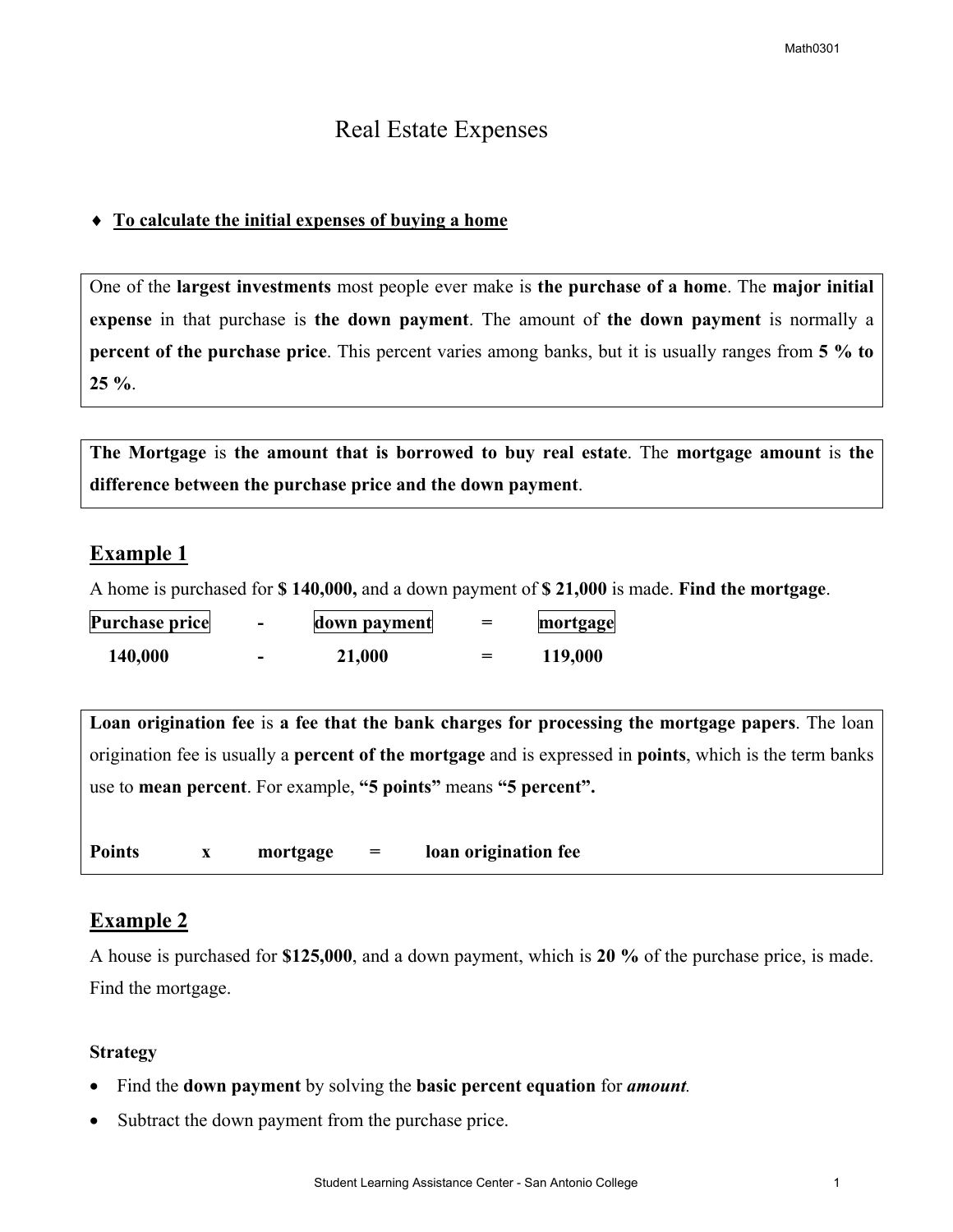#### **Solution**

| amount       |  |
|--------------|--|
| down payment |  |
| n            |  |
| n            |  |
| mortgage     |  |
| 100,000      |  |
|              |  |

**The mortgage is \$ 100,000** 

# **Example 3**

A home is purchased with a mortgage of **\$65,000**. The buyer pays a loan origination fee of  $3\frac{1}{2}$  **points**.

**How much is the loan origination fee?** 

#### **Strategy**

To find the loan origination fee, solve **the basic percent equation** for *amount*.

### **Solution**

| Percent       | X           | base     | amount |
|---------------|-------------|----------|--------|
| <b>Points</b> | $\mathbf X$ | mortgage | fee    |
| 0.035         | X           | 65,000   | n      |
|               |             | 2275     | n      |

**The loan origination fee is \$2275.** 

#### ♦ **To calculate ongoing expenses of owning a home**

**The calculation of the monthly mortgage** payment is **based on the amount of the loan**, **the interest rate on the loan**, and **the number of years required to pay back the loan**.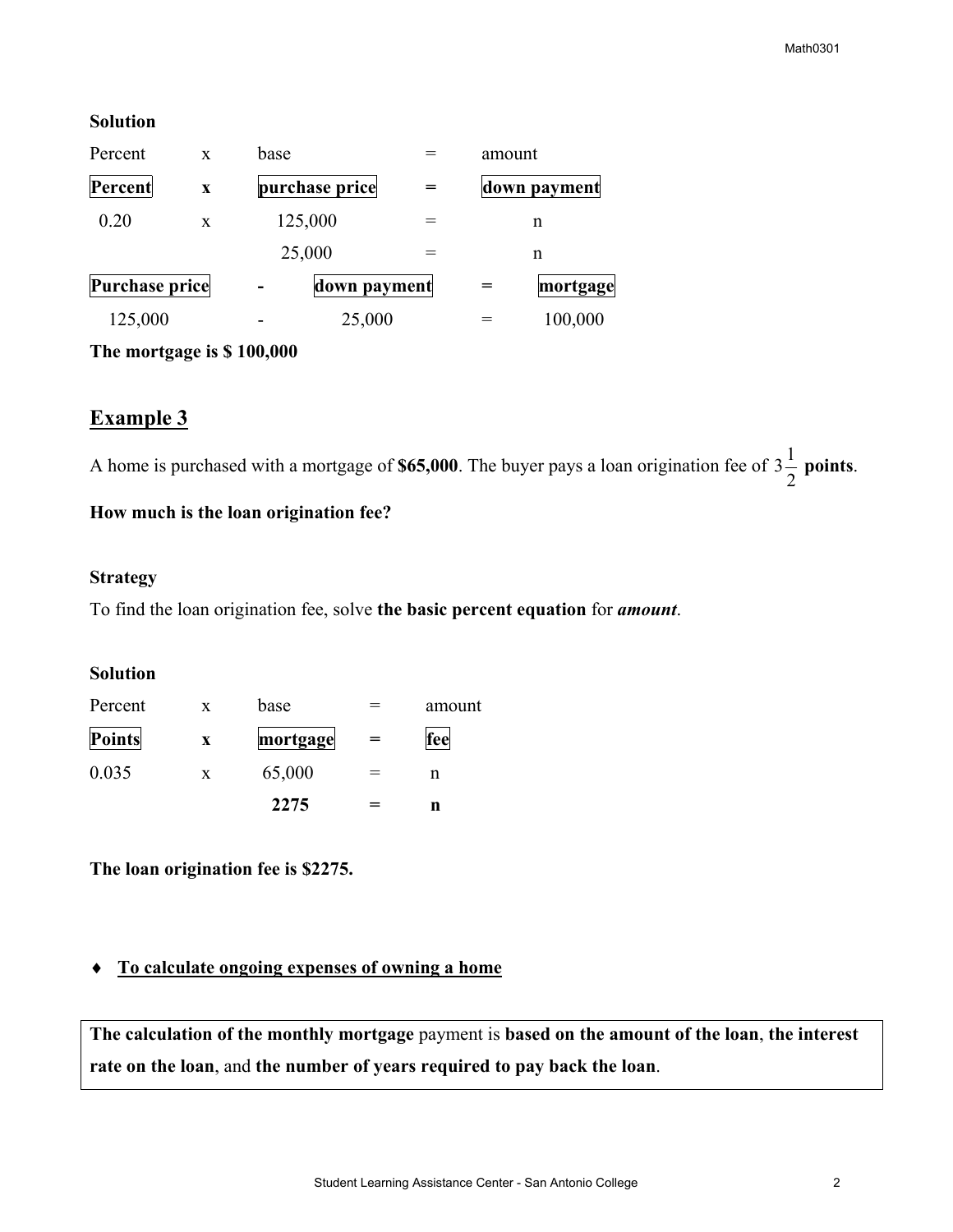Calculating the monthly mortgage is fairly difficult, so tables such as the one in the Appendix are used to simplify these calculations.

### **Example 4**

**Find the monthly mortgage payment** on a **30-year \$60,000** mortgage at an interest rate of 9%. Use the monthly payment table in the Appendix.

60,000 x 0.0080462 ≈ 482.77

from the table

**The monthly mortgage payment is \$482.77.** 



# **Example 5**

**Find the interest paid on a mortgage** during **a month** when the **monthly mortgage payment** is **\$186.26** and **\$58.08 of that amount goes toward paying off the principal**.

| Monthly mortgage payment | - | principal | $=$ | interest |
|--------------------------|---|-----------|-----|----------|
| 186.26                   | - | 58.08     | $=$ | 128.18   |

**The interest paid on the mortgage is \$128.18.** 

**Property tax** is another ongoing expense of owning a house. Property tax is normally an **annual expense that may be paid on a monthly basis**. **The monthly property tax**, which is determined by **dividing the annual property tax by 12**, is usually **added to the monthly mortgage payment**.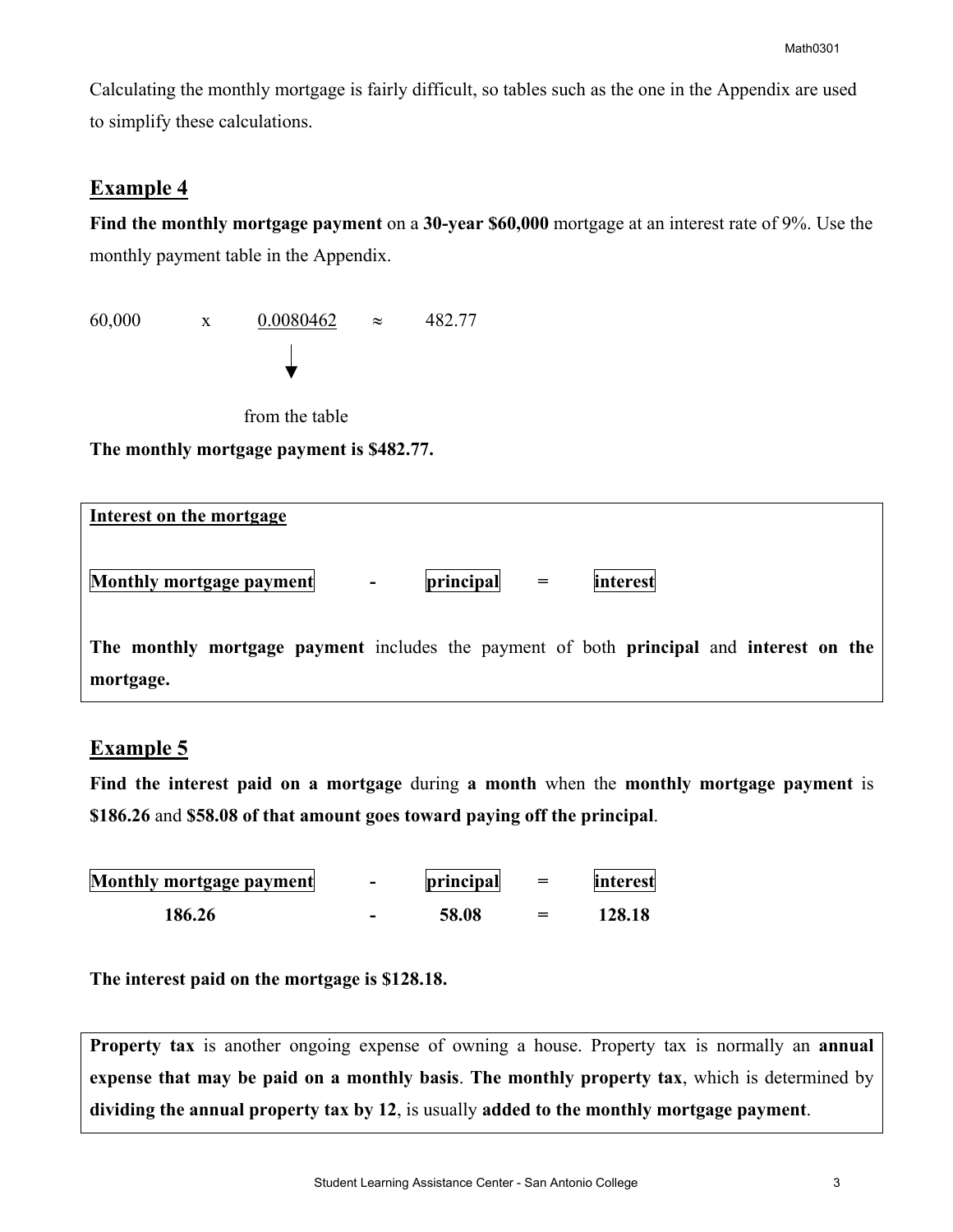### **Example 6**

A homeowner must pay **\$534** in **property tax annually**. **Find the property tax that must be added each month to the homeowner's monthly mortgage payment**.

534  $\div$  12 = 44.5

**Each month, \$44.50 must be added to the monthly mortgage payment for property tax.** 

# **Example 7**

Serge purchased some **land for \$120,000** and made a **down payment of \$25,000**. The savings and loan association charges an **annual interest rate of 8%** on Serge's **25-year mortgage**. **Find the monthly mortgage payment.** 

#### **Strategy**

To find the monthly mortgage payment:

- Subtract the down payment from the purchase price to find the mortgage.
- Multiply the mortgage by the factor found in the monthly payment table in the Appendix.

| <b>Solution</b>       |   |              |           |          |
|-----------------------|---|--------------|-----------|----------|
| <b>Purchase price</b> | - | down payment |           | mortgage |
| 120,000               | - | 25,000       |           | 95,000   |
| 95,000                | X | 0.0077182    | $\approx$ | 733.23   |
|                       |   |              |           |          |

from the table

**The monthly mortgage payment is \$733.23** 

# **Example 8**

A home has **a mortgage of \$134,000** for **25 years** at an **annual interest rate of 7%**. During a month when **\$375.88** of the monthly mortgage payment is **principal**, **how much of the payment is interest?**